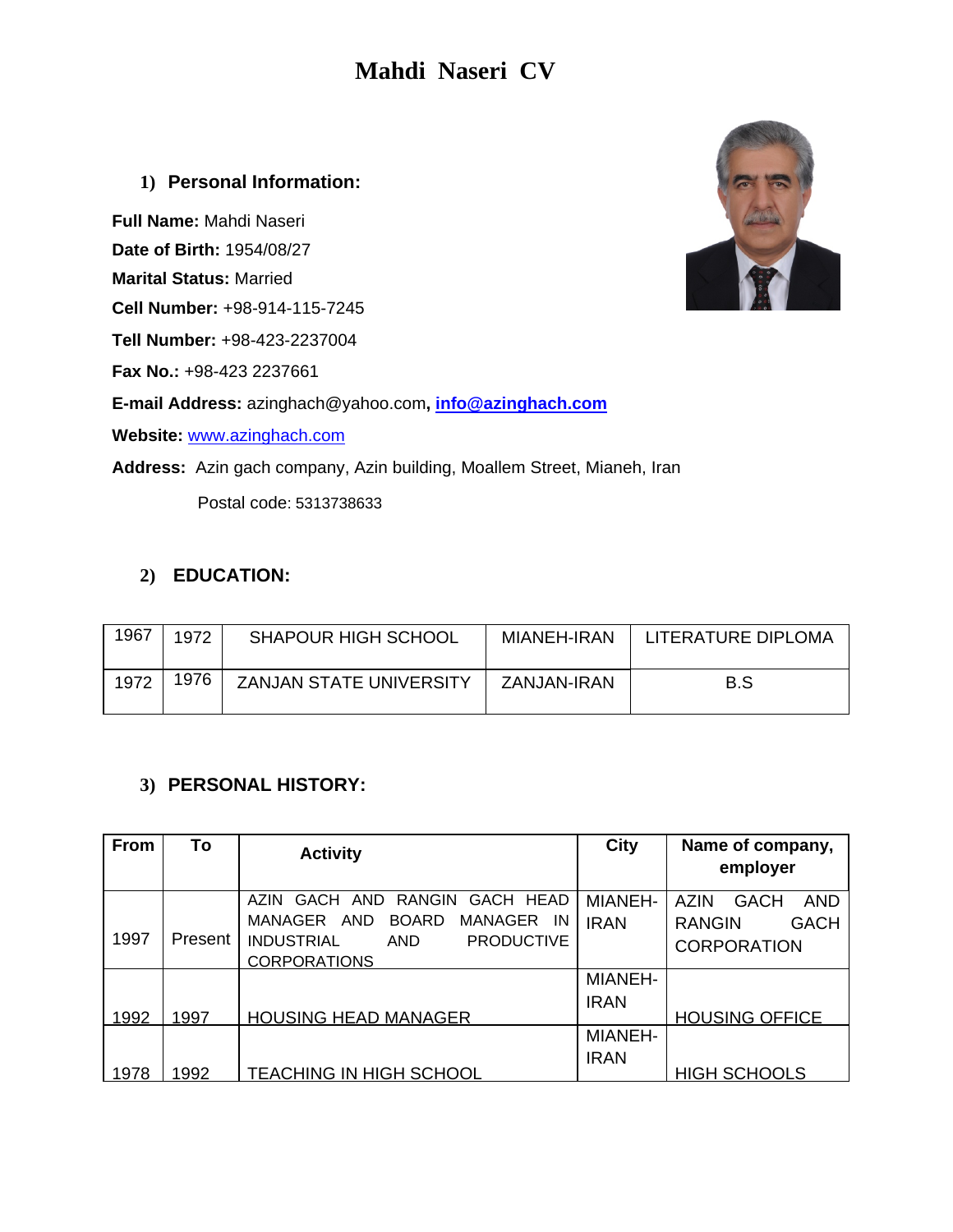# **Mahdi Naseri CV**

### **4) BUSINESS OWNERSHIP / PERFORMANCE SUMMARY:**

A. **Name of business:** AZIN GACH AND RANGIN GACH CORPORATIONS

B. **Type of business:** PLASTER (GYPSUM POWDER) PRODUCTION

C. **Partner and percentage of ownership** :

| Name of partner     | Percentage of ownership |
|---------------------|-------------------------|
| <b>MEHDI NASERI</b> | 100% IN AZIN GACH       |
| <b>MEHDI NASERI</b> | 45% IN RANGIN GACH      |

#### **5) Honors:**

- Rangin gach Mianeh company selected as the top entrepreneur in 2003 according to investigations and decisions of Mianeh Fajr Decade ceremonies headquarter.
- Letter of appreciation for attention and attempts to protect the environment as pure industry.
- Letter of appreciation for valuable endeavors in promotion of mines, creating jobs and providing welfare in the society in 2006.
- Top industrial and mining unit in east Azerbaijan.
- Rangin gach Mianeh Company selected as Top unit in 2001.
- Appointed as the head of handball federation.

### **6) Donations:**

- Assistances for discharging the prisoners who were in prison because of debts in 2006 and 2007.
- Assisting the municipality by giving machineries of company for snowplowing and solving problems of people.
- Cooperation in holding of national championship competitions of weight lifting in 1998
- Assistance in holding the  $20<sup>th</sup>$  round of Azerbaijan International Cycling Tour in 2005